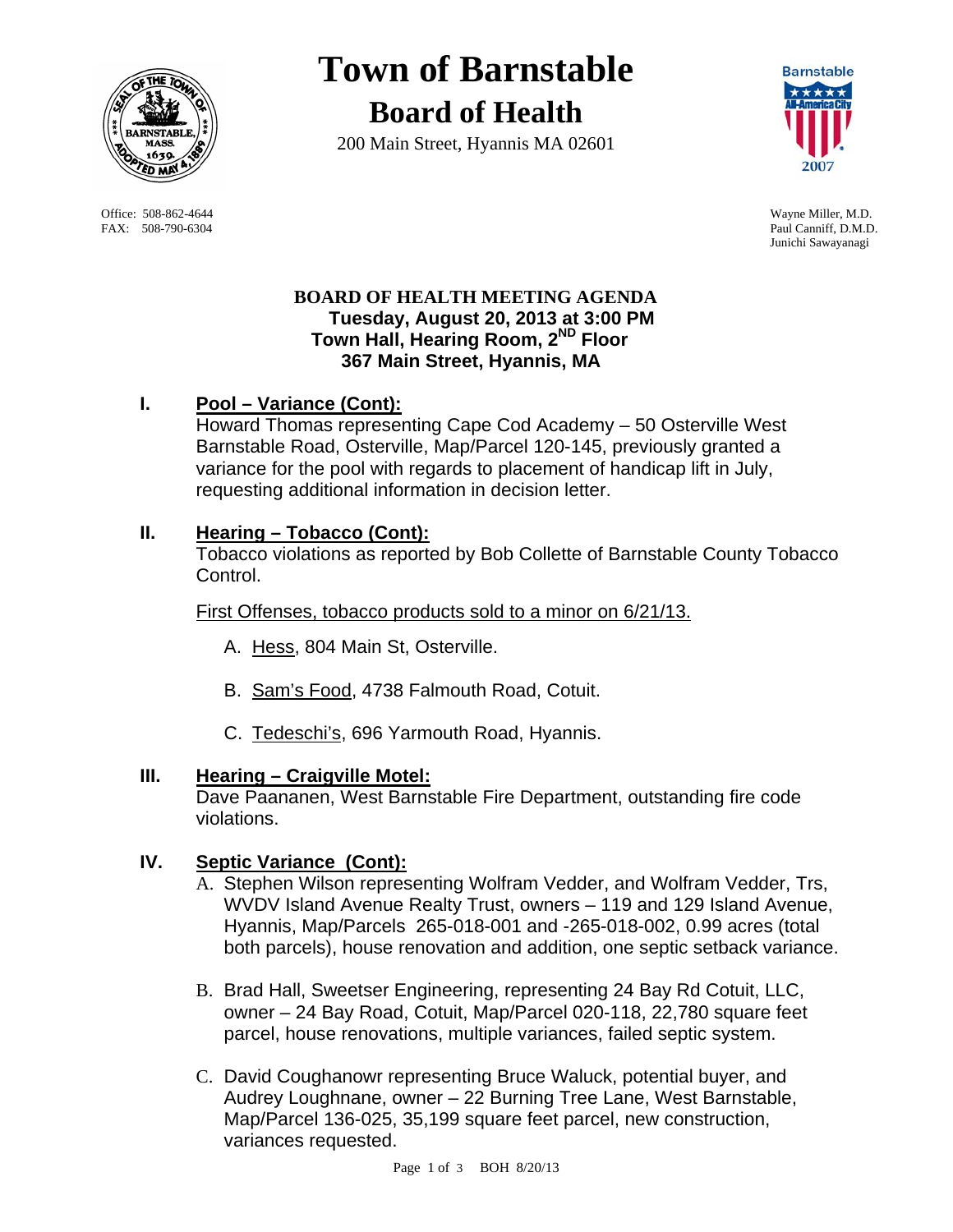## **V. Septic Variance – New:**

- A. Stephen Wilson, Baxter Nye Engineering, representing Raymond Kwasnick, Trustee – 346 Holly Point Road (and 5 Vine Road), Centerville, Map/Parcel 232-024 (and merged parcel 232-072), total of 40,994 square feet parcel, failed system, multiple variances requested.
- B. Dan Ojala, Down Cape Engineering, representing Sheldon Stewart, Trustee – 602 Shootflying Hill Road, Centerville, Map/Parcel 193-035, 30,927 square feet parcel, failed system, request for multiple variances.

## **VI. Monitoring Plan:**

Peter McEntee, Engineering Works, Inc. representing Dorothy Stahley – 44 Percival Drive, West Barnstable, Map/Parcel 111-059, 36,386 square feet parcel, house addition, innovative alternative system, general use.

#### **VII. Subdivision#819 (Definitive Plan):**

Dan Ojala, Down Cape Engineering representing Maki Realty Trust, owner, Definitive Plans at 781 Oak Street, West Barnstable, Map/ Parcel 215-014- 003, 6.95 acres, three lots, private wells and on-site sewage disposal systems, not in GP District.

#### **VIII. Food Variance (Cont):**

Continue to **A. Terri Perry, owner of Café Crumb** – 846 Main Street, Osterville, September 10, 2013 requesting a grease trap variance with a revised menu (continued).

- B. Stephen Hayes, Attorney, representing Jorge Montero, LLC, owner of Vista de Mare Diner (formerly Caffe E Dolci) – 430 Main Street, Hyannis, grease trap variance (continued).
- C. Chandler Bosworth, Bosworth Associates, representing Enrique Valdovinas, owner of Mi Pueblo, 459-B Main Street, Hyannis, grease trap variance (continued).

#### **IX. Food Variance (New):**

- A. Peter Goulet, Morning Glory Café 211 Route 149, Marstons Mills, grease trap variance, seating for 8.
- B. Carol Cronin, owner of Cape Cod Chocolatier 1600 Falmouth Road, Unit# 12 (formerly Unit# 7 & 8), Centerville, toilet facility variance, no seating.

## **X. Food – Temp:**

Amanda Converse representing "Love Local Fest". This event will be held on Sunday, August 25, and Sunday September 29, 2013 at 11 am -7 pm

#### **XI. Old / New Business:**

A. Approval of the Minutes: May 14, 2013.